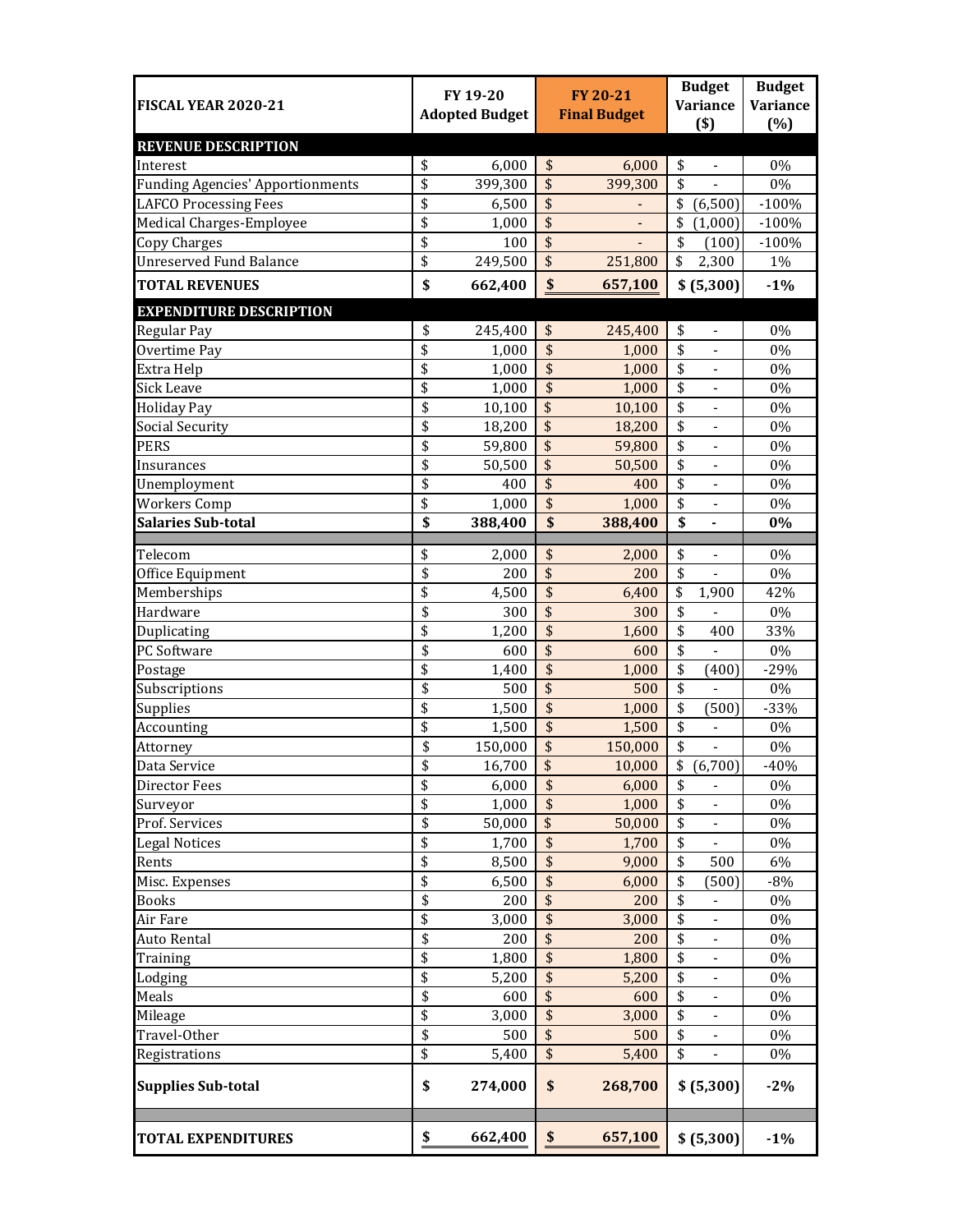

### **NARRATIVE BUDGET FY 2020-21**

## **SALARIES & BENEFITS**

**Object** 

51000 Regular Pay \$245,400

Executive Officer: The current salary is \$12,017 per month.

Secretary-Clerk: The current salary is \$6,422 per month.

Salary Reserve: The budgeted amount allows for possible adjustments to staff salaries, cash out of administrative leave, and payment of unused leave upon termination of employment. It is budgeted as a lump sum of \$24,132.

The salaries total:

| <b>Executive Officer</b> | \$144,204 |
|--------------------------|-----------|
| Secretary-Clerk          | \$77,064  |
| <b>Salary Reserve</b>    | \$24,132  |
| Total                    | \$245,400 |

- 51005 Overtime Pay \$1,000 The Secretary-Clerk works overtime during periods of major projects and night meetings.
- 51010 Extra Help \$ 1,000 These funds will be used if needed for temporary clerical assistance during the Secretary-Clerk's absence. Five days, \$200 per day.
- 51015 Sick Leave \$1,000 Sick leave is budgeted as a lump sum.
- 51035 Holiday Pay \$10,100 Holiday pay is budgeted as a lump sum.
- 52010 Social Security \$18,200 This figure is calculated at the rate of 7.65% of each salary.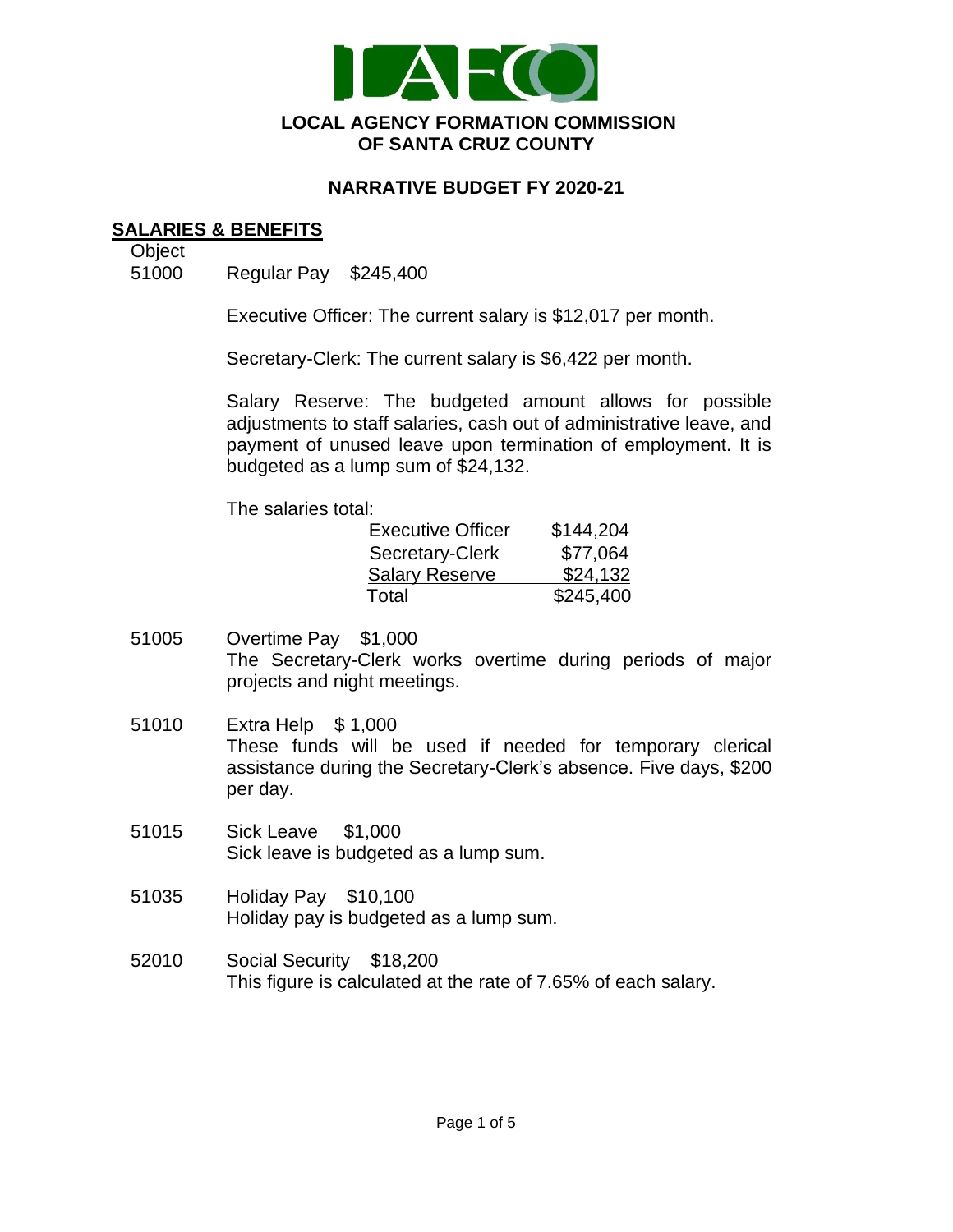#### 52015 PERS \$59,800 This amount covers the Commission's contributions to the Public Employees Retirement System. Effective July 1, 2020, the employer's share of the normal costs will increase from 10.221% of salaries to 11.031%, and the employer's lump sum payment of unfunded liability will increase from \$35,565 to \$52,786 per year.

- 53010 Employee Insurance \$50,500 This amount provides for health insurance through PERS and for dental, eye care, life insurance, and limited disability insurance through the County's program. The employees pay part of these costs. The employees' contributions are budgeted as revenue, and reduce the net cost of this benefit to the Commission. The total line item is based upon estimates provided by the vendors, and includes an estimated 5% PERS health insurance premium increase effective January 1, 2020.
- 53015 Unemployment \$400 This amount is budgeted at the same amount shown in the adopted budget for FY 2019-20.
- 54010 Workers' Comp. \$1,000 The Commission obtains this coverage from the Special District Risk Management Authority. The FY 2020-21 amount is an estimate of SDRMA dues and premiums, net of any credits.

# **SUBTOTAL SALARIES AND BENEFITS \$388,400**

## **SUPPLIES AND SERVICES**

- 61220 Telecom \$2,000 The telephone cost is estimated at the highest expenditure during the last three years.
- 61725 Maintenance of Office Equipment \$200 This amount represents maintenance of other the copier and other office equipment.
- 62020 Memberships \$6,400 This amount provides for membership in the California Associations of LAFCOs and the California Special Districts Association.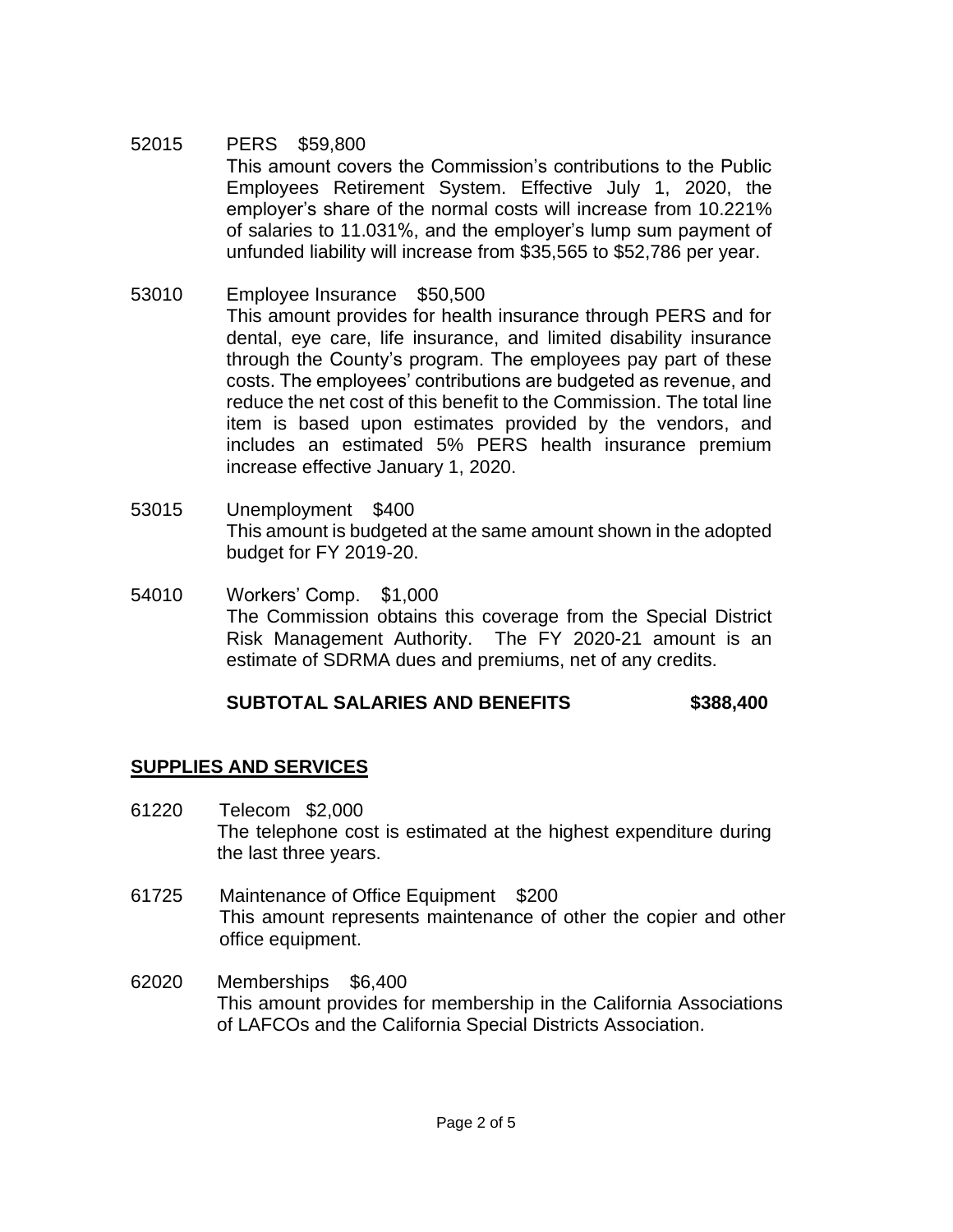- 62111 Computer Hardware \$300 This amount is budgeted at the same amount shown in the adopted budget for FY 2019-20.
- 62214 Duplicating \$1,600 This amount provides for copying of reports done at the county's duplicating shop or at a local print shop. It is budgeted as a lump sum.
- 62219 Software \$600 This amount is budgeted at the same amount shown in the adopted budget for FY 2019-20.
- 62221 Postage \$1,000 This is the cost of mailing public notices and regular correspondence. Amount reflects the budgetary trend in recent years.
- 62222 Subscriptions \$500 This amount is budgeted at the same amount shown in the adopted budget for FY 2019-20.
- 62223 Supplies \$1,000 This amount represents office supplies. Amount reflects the budgetary trend in recent years.
- 62310 Accounting and Auditing \$1,500 This amount is the cost of accounting services from the County Auditor. It includes payroll, vendor payments, and auditing. It is budgeted as a lump sum.
- 62304 Attorney \$150,000 This amount represents routine legal services from County Counsel's office or a private law firm (\$40,000), and a litigation reserve (\$110,000).
- 62325 Data Services \$10,000 This amount covers the charges from the County I.T. Department regarding LAFCO's computers, printers, mapping system, and other data bases. Amount reflects the budgetary trend in recent years and staff's takeover of mapping responsibilities.
- 62327 Director Fees \$6,000 This amount is calculated upon seven commissioners and four alternates being paid a \$50 meeting stipend for eleven meetings per year.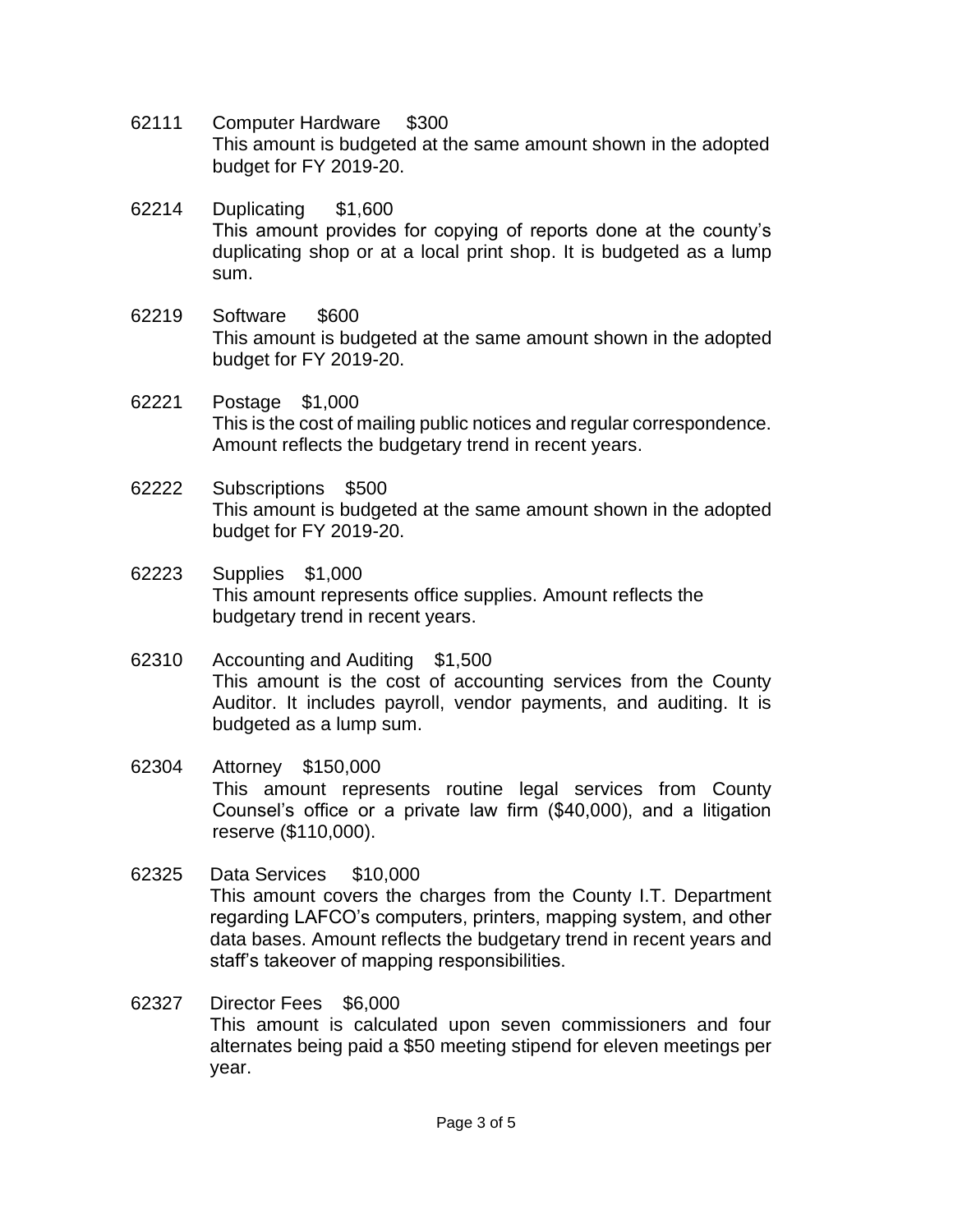62330 Surveyor \$1,000 This amount covers map checking by the County Surveyor and map prints from the County Public Works Department.

### 62381 Professional Services \$50,000 This amount provides outside assistance when preparing sphere of influence reviews, municipal service reviews, reorganization studies, and other special studies. The Local Government Reorganization Act requires LAFCO to prepare municipal service reviews and update all spheres periodically.

- 62420 Legal Notices \$1,700 This amount is used to pay for public hearing notices and other legal advertising. It is budgeted at the highest expenditure during the last three years.
- 62610 Rents \$9,000

The County charges LAFCO rent for its office on the third floor of the Governmental Center. The annual rent has been increased from \$7,905 to \$8,415. Additionally, the County charges LAFCO to store LAFCO's old records in the County warehouse and to retrieve them when requested.

- 62856 Miscellaneous Expenses \$6,000 This sub-object is used for paying web-hosting costs, State Department of Tax and Fee Administration filing fees, and State Department of Fish and Wildlife environmental fees.
- 62890 Books \$200 This entry is used to purchase books and other written materials. This amount is budgeted at the same amount shown in the adopted budget for FY 2019-20.
- 62910 Airfare \$3,000 This amount is used to attend meetings that are in distant locales in California, usually southern California. The budgeted amount is estimated at ten round trip flights at \$300 per trip.
- 62912 Auto Rental \$200 This is budgeted as a lump sum.
- 62914 Education and Training \$1,800 This represents staff development courses and seminars. It is budgeted at three classes at \$400 each, and one at \$600.